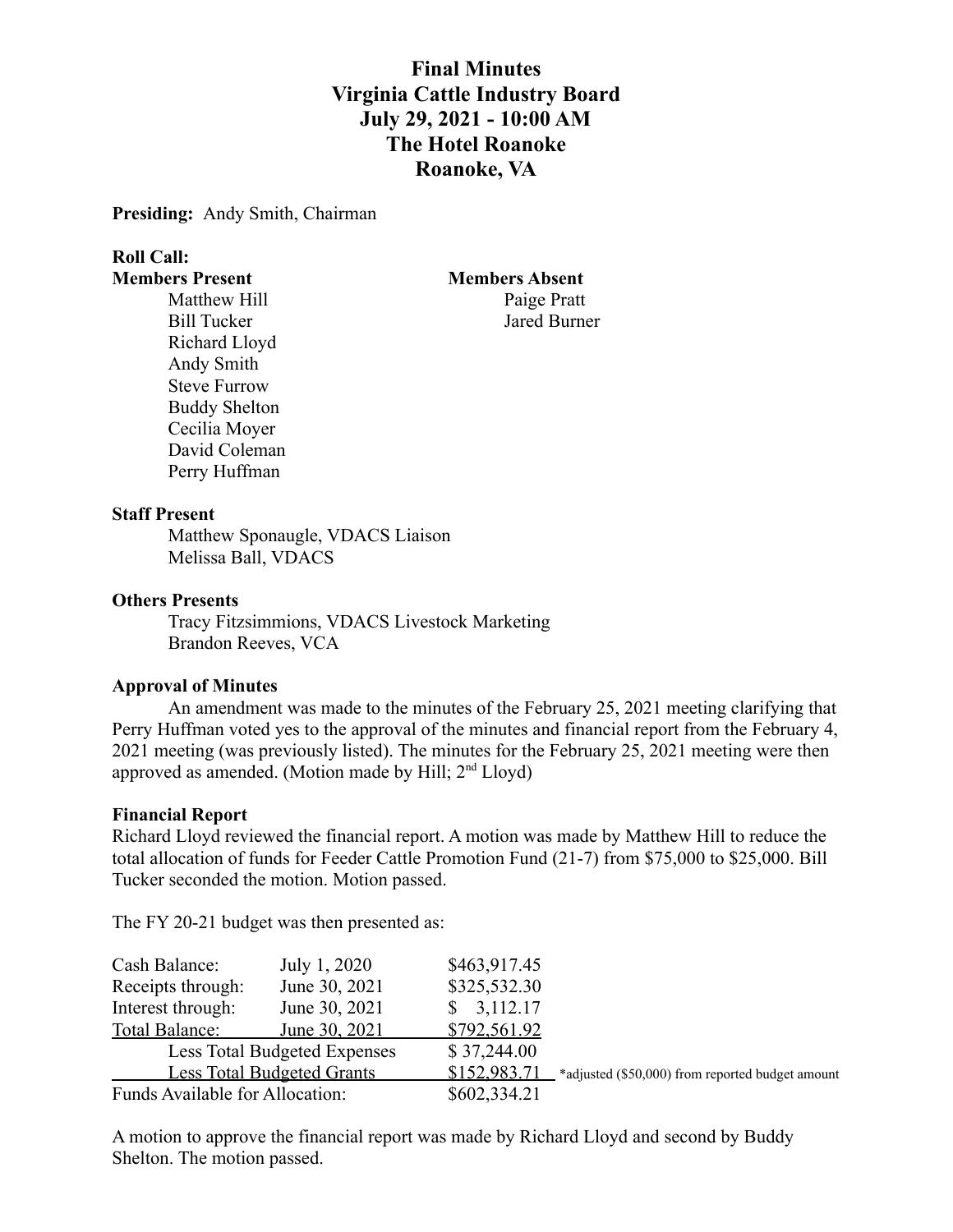The board had discussion on capping the allocation amount per year. A motion to cap funds dispersed at the July 29, 2021 meeting at \$300,000 was made by Tucker. Furrow second the motion. Motion passed.

# **OLD BUSINESS:**

# **FY 20-21 (Round 1) Grants**

Mid-term reports were shared with the board. Final reports are to be posted on the website.

# **Website**

The website is up and running. Paige Pratt and Matthew Hill plan to begin to work with the web site developer to take the next steps in getting information and pages designed. Currently, the site includes a Home page (with meeting minutes through February 2, 2021), a Board Members page, and a Grant Funding page that list 'coming soon'. There is a Facebook link on the current website that leads to a 'Virginia Cattle Board' page. The board voiced their desire to not have a Facebook page, only a website.

# **Conflict of Interest**

The Board was addressed of the need for Board members to complete and return their Conflict of Interest form if they had not already done so.

# **NEW BUSINESS:**

# **Action on Grant Proposals**

| <b>NUMBER</b> | <b>TITLE</b>                                                                                                                              | <b>ORGANIZATION</b>                              | <b>TYPE</b>                         | <b>AMOUNT</b><br><b>REQUESTED</b> |
|---------------|-------------------------------------------------------------------------------------------------------------------------------------------|--------------------------------------------------|-------------------------------------|-----------------------------------|
| $22 - 1$      | Creep-Grazing Brassica and Small Grain<br>Forages for Fall-Born Calves                                                                    | Shenandoah Valley<br>AREC / McCormick<br>Farm    | Research                            | \$7,606.00                        |
| $22 - 2$      | Identifying molecular markers to<br>reduce economic losses due to infertile<br>heifers in beef cattle                                     | Virginia Tech                                    | Research                            | \$20,000.00                       |
| $22 - 3$      | Southwest Virginia 4-H Livestock Camp                                                                                                     | Southwest VA 4-H<br><b>Educational Center</b>    | Education / Youth<br>Development    | \$8,350.00                        |
| $22 - 4$      | Establishment of a Virginia Beef Cattle<br>Center of Excellence                                                                           | Virginia Tech                                    | Education                           | \$47,275.00                       |
| $22 - 5$      | Market Development for Tidewater<br><b>Beef Cattle</b>                                                                                    | Eastern Virginia<br><b>Cattlemen Association</b> | Market<br>Development               | \$29,604.00                       |
| $22-6$        | Does implanting nursing calves impact<br>cow weight and body condition?                                                                   | Virginia Cooperative<br>Extension                | Research /<br>Education             | \$4,038.00                        |
| $22 - 7$      | Beef Quality Assurance Education for<br>Virginia High School Agriculture<br>Students and Virginia Youth Livestock<br>Program Participants | Virginia Cooperative<br>Extension                | Youth<br>Development /<br>Education | \$5,000.00                        |
| $22 - 8$      | Southwest Beef Leadership Pilot                                                                                                           | Virginia Cooperative<br>Extension                | Youth<br>Development                | \$9,900.00                        |
| $22-9$        | Using Digital Marketing to Inform<br><b>Western Customers of Opportunities</b><br>to Purchase Feeder Cattle in Abingdon                   | Abington Feeder Cattle<br>Association            | Market<br>Development               | \$25,000.00                       |
| $22 - 10$     | Building Knowledge, Confidence, and<br>Future Industry Leaders Virginia Youth<br><b>Livestock Educational Contests</b>                    | Virginia Cooperative<br>Extension                | Youth<br>Development /<br>Education | \$5,000.00                        |

 $T_{\text{max}}$  Board results and define following grant submissions: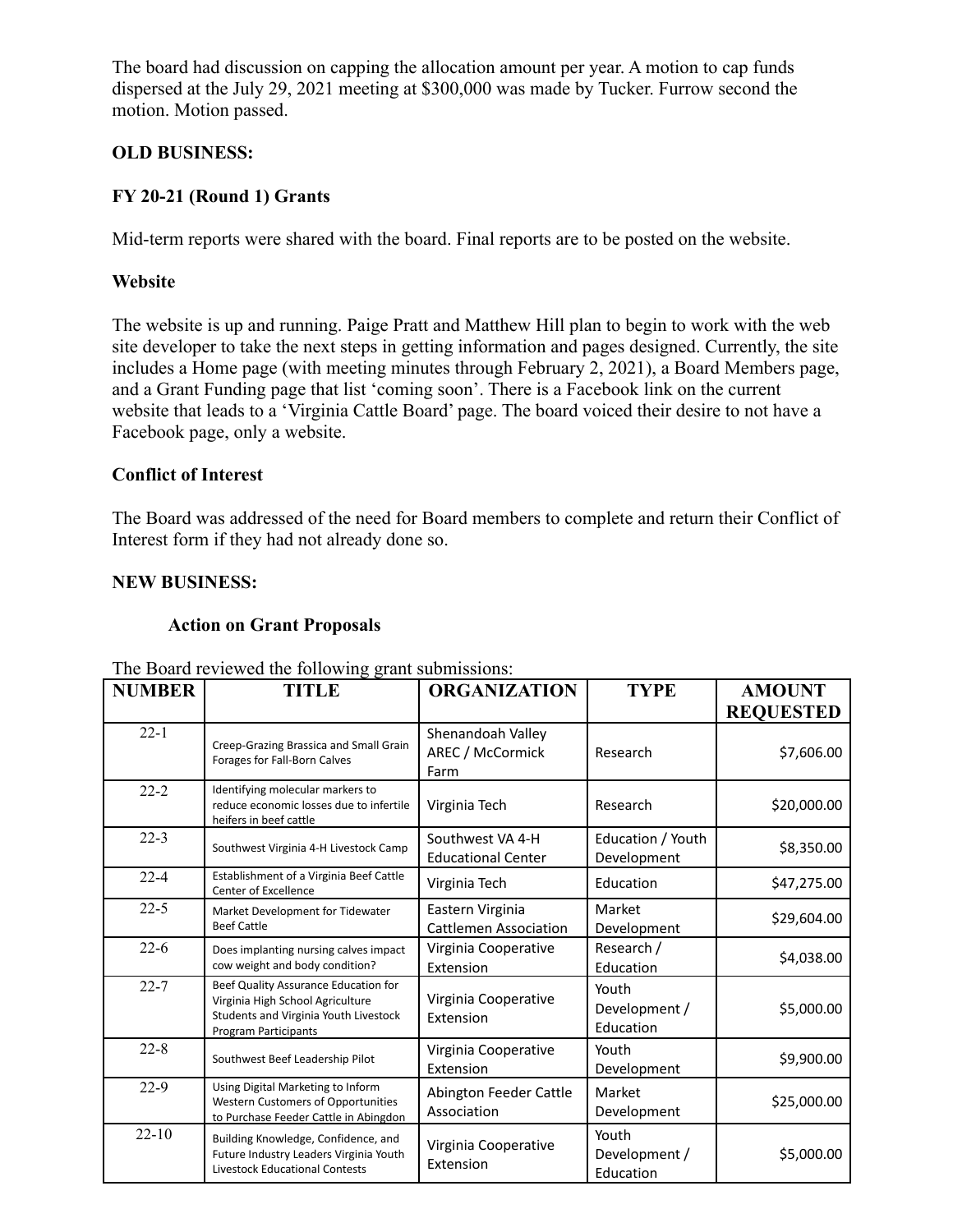| $22 - 11$ | The Green Side of Beef: Defending<br><b>Grassland Agriculture</b>                                                                      | Virginia Forage and<br><b>Grassland Council</b>                      | Education                              | \$7,000.00   |
|-----------|----------------------------------------------------------------------------------------------------------------------------------------|----------------------------------------------------------------------|----------------------------------------|--------------|
| $22 - 12$ | Beef Cattle Handling for Beginners, An<br>Introduction to low stress cattle<br>management                                              | The Middleburg Ag.<br>Research & Extension<br>Center - Virginia Tech | Education                              | \$2,300.00   |
| $22 - 13$ | Beef Color; It's Not Dark, It's Just<br>Different                                                                                      | Virginia Tech                                                        | Research                               | \$15,000.00  |
| $22 - 14$ | Meats Evaluation & Technology CDE &<br><b>Beef Proficiency Awards</b>                                                                  | Virginia FFA Foundation                                              | Youth<br>Development /<br>Education    | \$4,500.00   |
| $22 - 15$ | Identification, Genomics & Verification                                                                                                | Virginia Cattlemen's<br>Association                                  | Market<br>Development &<br>Promotion   | \$50,000.00  |
| $22 - 16$ | <b>Environmental Impact of Virginia's</b><br>Cattle Industry                                                                           | Virginia Cattlemen's<br>Association                                  | Research &<br>Education                | \$25,000.00  |
| $22 - 17$ | Economic impact of Virginia's cattle<br>industry, the cost of raising cattle, and<br>the threat posed by large-scale solar<br>projects | Virginia Cattlemen's<br>Association                                  | Research &<br>Education                | \$25,000.00  |
| $22 - 18$ | Labeling Opportunities for Virginia<br><b>Cattle Producers</b>                                                                         | Virginia Cattlemen's<br>Association                                  | Research,<br>Education &<br>Promotion  | \$15,000.00  |
| $22 - 19$ | Laws affecting Virginia Cattle Producers                                                                                               | Virginia Cattlemen's<br>Association                                  | Research and<br>Education              | \$25,000.00  |
| $22 - 20$ | Trucking into new markets                                                                                                              | Virginia Cattlemen's<br>Association                                  | Promotion and<br>Market<br>Development | \$150,000.00 |

Shelton made a motion to fund the following grant proposals as submitted. Tucker  $2<sup>nd</sup>$ . Motion passed.

**Grant# 22-1:** *"Creep-Grazing Brassica and Small Grain Forages for Fall-Born Calves"*

**Grant# 22-2:** *"Identifying Molecular Markers to Reduce Economic Losses Due to Infertile Heifers in Beef Cattle"*

**Grant# 22-6:** *"Does Implanting Nursing Calves Impact Cow Weight and Body Condition?"*

**Grant# 22-7:** *"Beef Quality Assurance Education for Virginia High School Agriculture Students and Virginia Youth Livestock Program Participants"*

**Grant# 22-11:** *"The Green Side of Beef: Defending Grassland Agriculture"*

**Grant# 22-12***: "Beef Cattle Handling for Beginners, An Introduction to Low Stress Cattle Management"*

**Grant# 22-13:** *"Beef Color: It's Not Dark, It's Just Different"*

#### **Other Grant Proposal discussion included:**

#### **Grant# 22-3** *"Southwest Virginia 4-H Livestock Camp"*

The Board voted to support this project at \$2,975 for supplies, providing funding for half of the Butcher Beef Cut Model (\$1,375). The Board requested that the grantee reach out to the Virginia Beef Industry Council (VBIC) for matching funds to purchase the remainder of the item. It is to be stored at the VBIC main office in Daleville, VA and available to other groups around the state to utilize.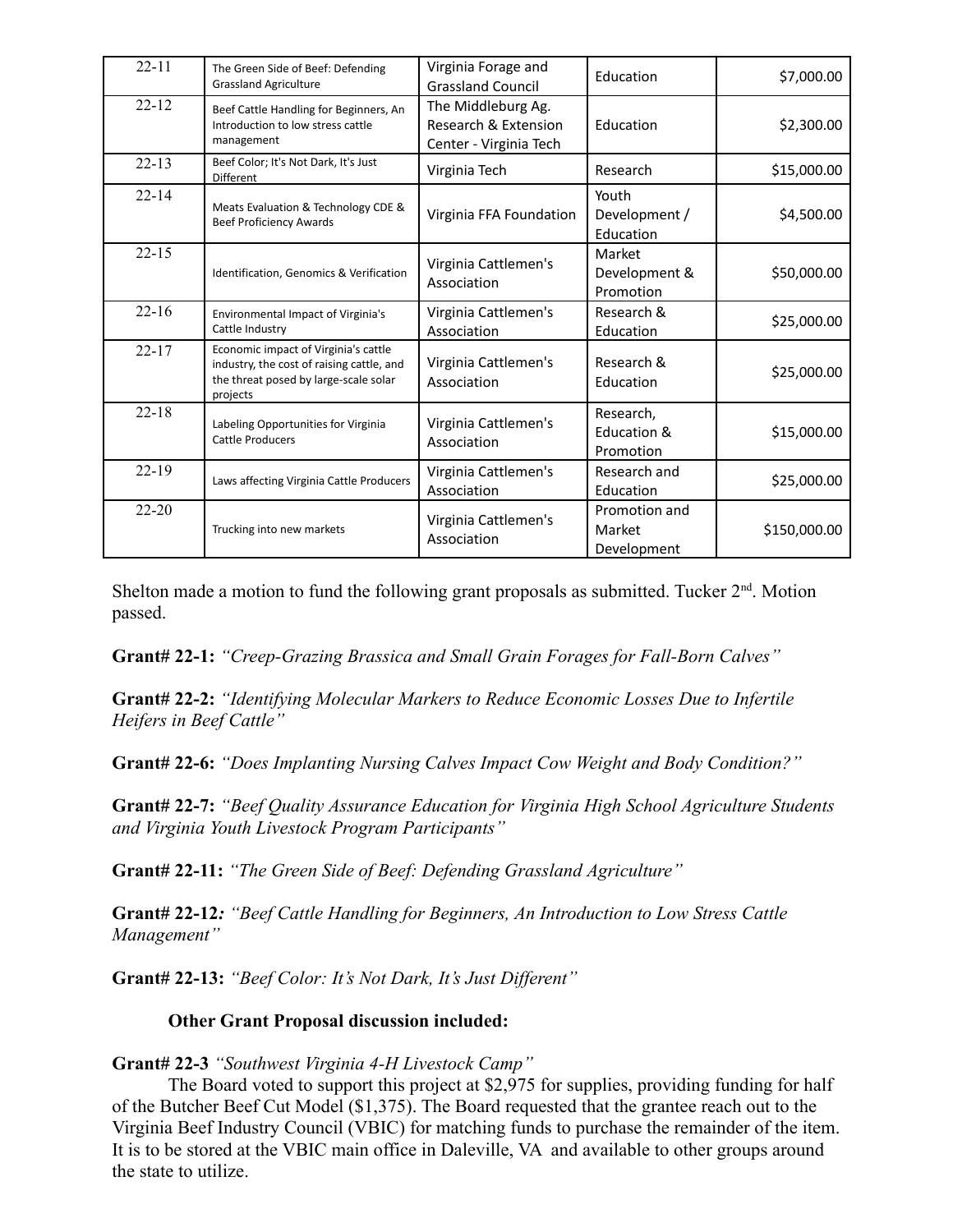### **Grant# 22-4** *"Establishment of a Virginia Beef Cattle Center of Excellence"*

The board agreed to appropriate 50% of the requested amount, contingent upon procurement of matching funds to equal the full amount. Upon procurement, the grant is to be fulfilled as submitted.

### **Grant# 22-5** *"Market Development for Tidewater Beef Cattle*"

The board did not approve the proposed grant as submitted; however, in lieu of the originally proposed project, the Board did approve the Eastern VA Cattlemen Association a Feeder Cattle Promotion (21-7) grant for \$2,500. This grant is to be re-numbered as 22-5a.

# **Grant# 22-8** *"Southwest Beef Leadership Pilot"*

The board approved the grant as proposed with the discussion that this could become a statewide program rather than a regional program in the future.

# **Grant# 22-9** *"Using Digital Marketing to Inform Western Customers of Opportunities to Purchase Feeder Cattle in Abingdon"*

The board did not approve the proposed grant as submitted; however, in lieu of the originally proposed project, the board did approve the Abingdon Feeder Cattle Association a Feeder Cattle Promotion (21-7) grant for \$2,500. This grant is to be re-numbered as 22-9a.

**Grant# 22-10** *"Building Knowledge, Confidence, and Future Industry Leaders Virginia Youth Livestock Education Contest"*

This former grant project (21-2, funded 6-19-20) was unable to be completed due to COVID-19 restrictions and shutdowns. The board approved the new grant (22-10) as submitted.

- **Grant# 22-14** *"Meats Evaluation & Technology CDE && Beef Proficiency Awards"* The board voted to fund the grant proposal as submitted.
- **Grant# 22-15** *"Identification, Genomics & Verification"* Grant withdrawn.
- **Grant# 22-16** *"Environmental Impact of Virginia's Cattle Industry"* Grant withdrawn.

**Grant# 22-17** *"Economic Impact of Virginia's Cattle Industry and the Cost of Raising Cattle"*

The board voted to amend the original grant titled *"Economic Impact of Virginia's Cattle Industry, the Cost of Raising Cattle, and the Threat Posed by Large-Scale Solar Projects"* to read "*Economic Impact of Virginia's Cattle Industry and the Cost of Raising Cattle".* Research pertaining to large-scale solar projects is to be removed from the project purpose, focusing on the economic impact of Virginia's cattle industry and the cost associated with raising cattle in Virginia. The project funding is to remain at \$25,000.

# **Grant# 22-18** *"Laws Affecting and Labeling Opportunities for Virginia Cattle"*

The scope of work for the project titled "Labeling Opportunities for Virginia Cattle Producers" (22-19) will be combined with the project titled "Laws affecting Virginia Cattle Producers" (22-18) for one project hereto referred to as "Laws Affecting and Labeling Opportunities for Virginia Cattle" (to be labeled as 22-18) in the amount of \$25,000.

**Grant# 22-19** *"Laws affecting Virginia Cattle Producers"* See Grant#22-18 for more info.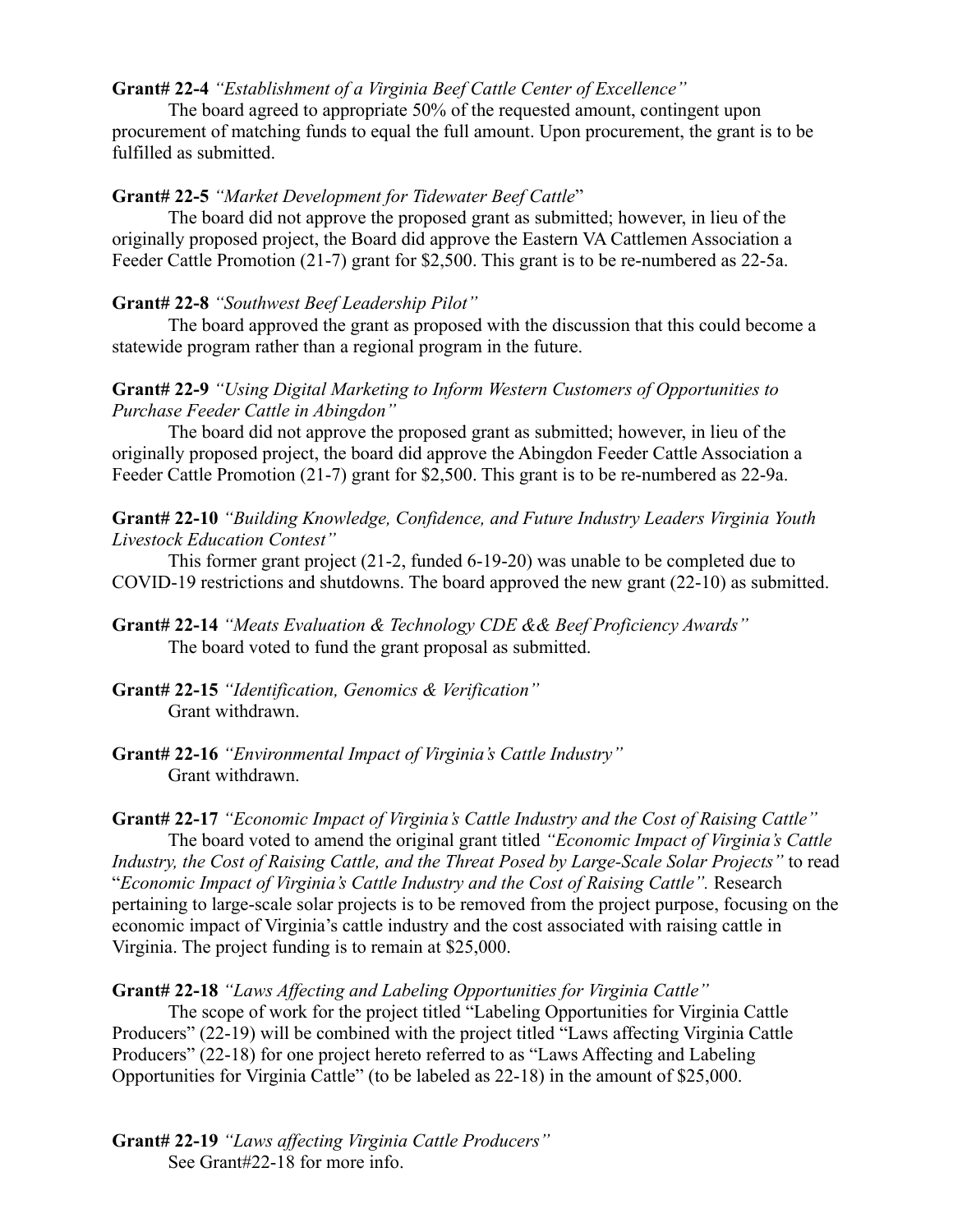# **Grant# 22-20** *"Trucking Into New Markets"*

Many board members raised concerns about how this grant money would be distributed, noting that trucking rebates would only be offered on cattle sold through the VCA Tel-O-Auction. Producers marketing through other avenues would then be at a disadvantage on trucking cost. The grant was denied.

| <b>NUMBER</b> | <b>TITLE</b>                                                                                                                           | <b>ORGANIZATION</b>                                                  | <b>TYPE</b>                           | <b>AMOUNT</b>                      |
|---------------|----------------------------------------------------------------------------------------------------------------------------------------|----------------------------------------------------------------------|---------------------------------------|------------------------------------|
|               |                                                                                                                                        |                                                                      |                                       | <b>FUNDED</b>                      |
| $22 - 1$      | Creep-Grazing Brassica and Small Grain<br>Forages for Fall-Born Calves                                                                 | Shenandoah Valley AREC /<br>McCormick Farm                           | Research                              | \$7,606.00                         |
| $22 - 2$      | Identifying molecular markers to reduce<br>economic losses due to infertile heifers in beef<br>cattle                                  | Virginia Tech                                                        | Research                              | \$20,000.00                        |
| $22 - 3$      | Southwest Virginia 4-H Livestock Camp                                                                                                  | Southwest VA 4-H<br><b>Educational Center</b>                        | Education /<br>Youth<br>Development   | \$6,975.00                         |
| $22 - 4$      | Establishment of a Virginia Beef Cattle Center<br>of Excellence                                                                        | Virginia Tech                                                        | Education                             | \$23,637.50                        |
| $22-5A$       | Market Development for Tidewater Beef<br>Cattle                                                                                        | Eastern Virginia<br><b>Cattlemen Association</b>                     | Market<br>Development                 | \$2,500.00                         |
| $22-6$        | Does implanting nursing calves impact cow<br>weight and body condition?                                                                | Virginia Cooperative<br>Extension                                    | Research /<br>Education               | \$4,000.00                         |
| $22 - 7$      | Beef Quality Assurance Education for Virginia<br>High School Agriculture Students and Virginia<br>Youth Livestock Program Participants | Virginia Cooperative<br>Extension                                    | Youth<br>Development /<br>Education   | \$5,000.00                         |
| $22 - 8$      | Southwest Beef Leadership Pilot                                                                                                        | Virginia Cooperative<br>Extension                                    | Youth<br>Development                  | \$9,900.00                         |
| $22-9A$       | Using Digital Marketing to Inform Western<br>Customers of Opportunities to Purchase<br>Feeder Cattle in Abingdon                       | Abington Feeder Cattle<br>Association                                | Market<br>Development                 | \$2,500.00                         |
| $22 - 10$     | Building Knowledge, Confidence, and Future<br>Industry Leaders Virginia Youth Livestock<br><b>Educational Contests</b>                 | Virginia Cooperative<br>Extension                                    | Youth<br>Development /<br>Education   | \$5,000.00                         |
| $22 - 11$     | The Green Side of Beef: Defending Grassland<br>Agriculture                                                                             | Virginia Forage and<br><b>Grassland Council</b>                      | Education                             | \$7,000.00                         |
| $22 - 12$     | Beef Cattle Handling for Beginners, An<br>Introduction to low stress cattle management                                                 | The Middleburg Ag.<br>Research & Extension<br>Center - Virginia Tech | Education                             | \$2,300.00                         |
| $22 - 13$     | Beef Color; It's Not Dark, It's Just Different                                                                                         | Virginia Tech                                                        | Research                              | \$15,000.00                        |
| $22 - 14$     | Meats Evaluation & Technology CDE & Beef<br>Proficiency Awards                                                                         | Virginia FFA Foundation                                              | Youth<br>Development /<br>Education   | \$4,500.00                         |
| $22 - 17$     | Economic impact of Virginia's cattle industry,<br>the cost of raising cattle, and the threat posed<br>by large-scale solar projects    | Virginia Cattlemen's<br>Association                                  | Research &<br>Education               | \$25,000.00                        |
| $22 - 18$     | Labeling Opportunities for Virginia Cattle<br>Producers                                                                                | Virginia Cattlemen's<br>Association                                  | Research,<br>Education &<br>Promotion | \$40,000.00                        |
| $22 - 19$     | Laws affecting Virginia Cattle Producers                                                                                               | Virginia Cattlemen's<br>Association                                  | Research and<br>Education             | *combined<br>w/ grant<br>$22 - 18$ |

A summary of grant approvals below: